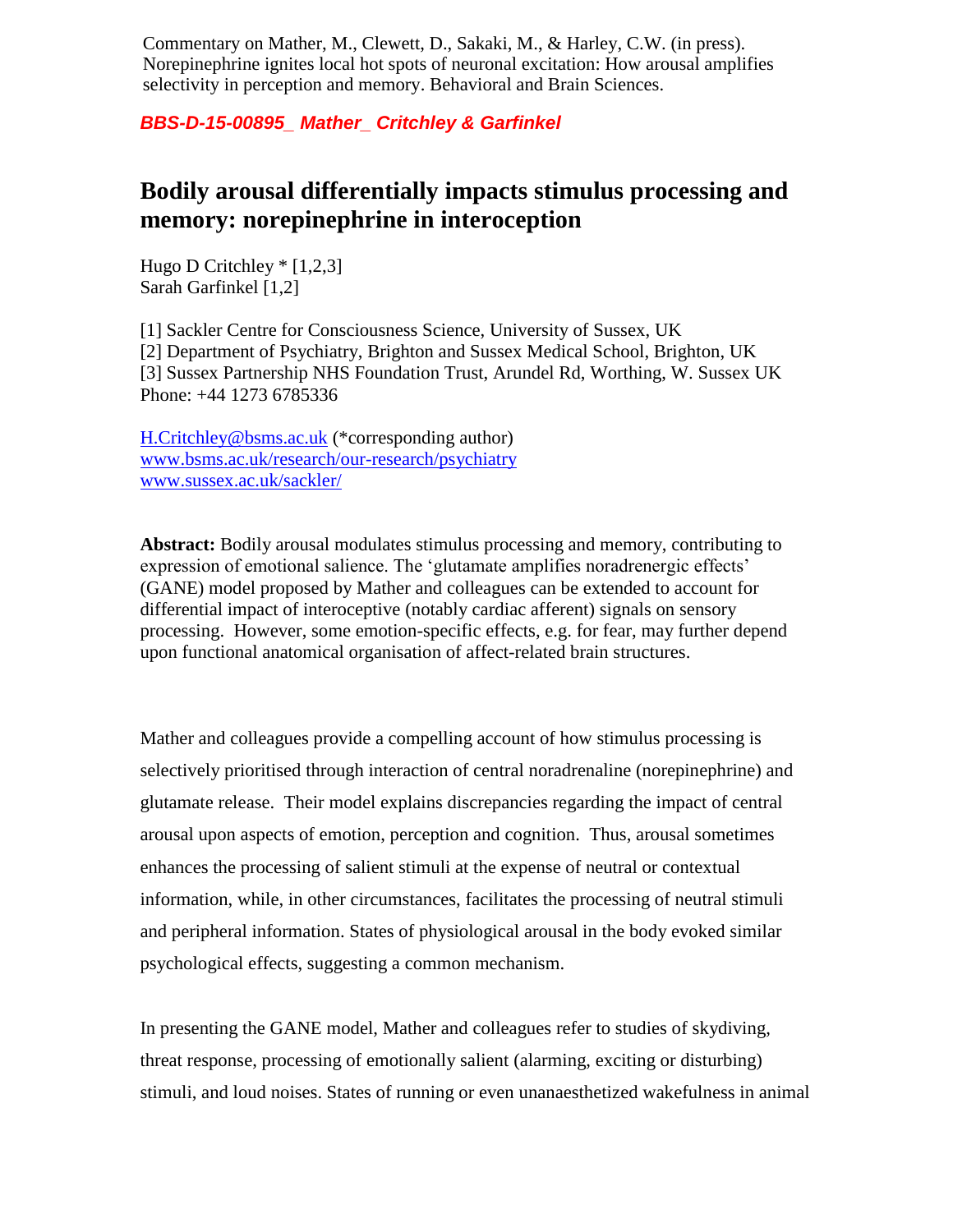experiments are also considered. Arousal is proposed to be a common feature, operationally defined by noradrenaline release from the locus coeruleus. Such states of emotional and behavioural arousal are characterized by physiological changes in the periphery. Within the cardiovascular system, arousal is an embodied action-ready state: heart rate and blood pressure increases are brought about by enhanced sympathetic drive, parasympathetic withdrawal, and baroreflex inhibition. Bodily arousal feeds back to influence perception, cognition and emotion and cardiac and arterial baroreceptors, which fire cyclically on each heartbeat, are a major source of these interoceptive influences.

Relevant to the GANE model, brainstem noradrenergic nuclei including locus coeruleus are sensitive to afferent interoceptive signals concerning bodily arousal. These nuclei support both descending control of autonomic function (A1 and A2 groups within medulla) and ascending control of alertness (e.g. A4 and A6 groups, including nucleus coeruleus). Correspondingly, they react to behavioural challenges by increasing sympathetic drive to the body, and by increasing noradrenaline release in the brain via ascending projections from locus coeruleus to hypothalamus, thalamus and forebrain (cortex and amygdala). Cardiovascular arousal is conveyed to the brainstem in a pulsatile manner by vagus nerve and glossopharyngeal afferents carrying the phasic discharge of baroreceptors that encode the timing and strength of individual heartbeats. The firing of locus coeruleus neurons is regulated by baroreceptor firing (Svensson 1987), resulting in cyclical inhibition of neural activity at late diastole (Elam et al., 1984; 1986; Morilak et al., 1986; Murase et al., 1994). Cardiac afferents modulate activity of nearby brainstem reticular nuclei (Lambertz and Langhorst, 1995) and even the amygdala, where the effect is also influenced by state of alertness (Lambertz et al., 1995). Vagus nerve stimulation enhances release of noradrenaline within the amygdala (Hassert et al., 2004).

Fine-grained signals concerning bodily arousal can thus influence perception and cognition via brain regions governing alertness and central arousal: Baroreceptor signals occurring with each heartbeat impact stimulus detection (Park et al., 2014; Garfinkel et al., 2014), memory (Garfinkel et al., 2013) and emotional responses (Garfinkel et al., 2014). Yet when it comes to processing emotional information these physiological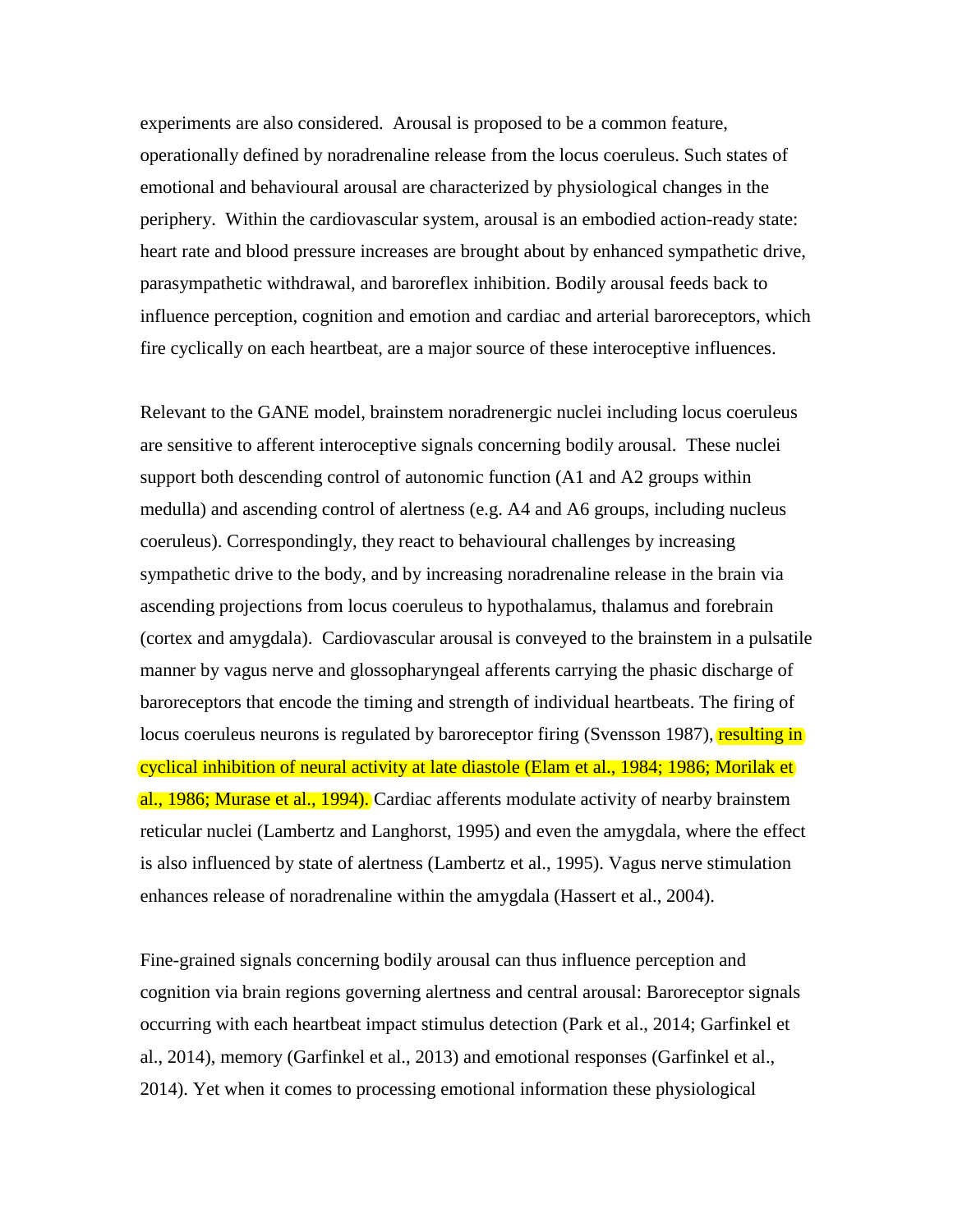arousal signals evoke selective effects. While cardiac systole inhibits the processing of pain stimuli (Gray et al., 2009), and attenuates the encoding into memory of words irrespective of valence (Garfinkel et al,. 2013), the processing of fear stimuli is enhanced (Garfinkel at al,. 2014).





## **Figure 1: Cardiac modulation of emotional face detection**

*An attentional blink paradigm presents two target stimuli within a stream of masking distractors, pushing attentional resources to the limit for the perception of the second target stimulus presented during an 'attentional blink' (around 300ms after the first target*). Detection of this second target is much better if the stimulus is emotional,

*reflecting intrinsic affective salience, and blocked by central B-adrenoreceptor antagonists. The presentation of the second target (here faces) to coincide with cardiac systole (when arterial baroreceptors are active) compared to diastole (between these cardiac afferent signals) enhances the detection of fear stimuli, but has no effect on other emotion stimuli. Adapted from Garfinkel et al. (2014).*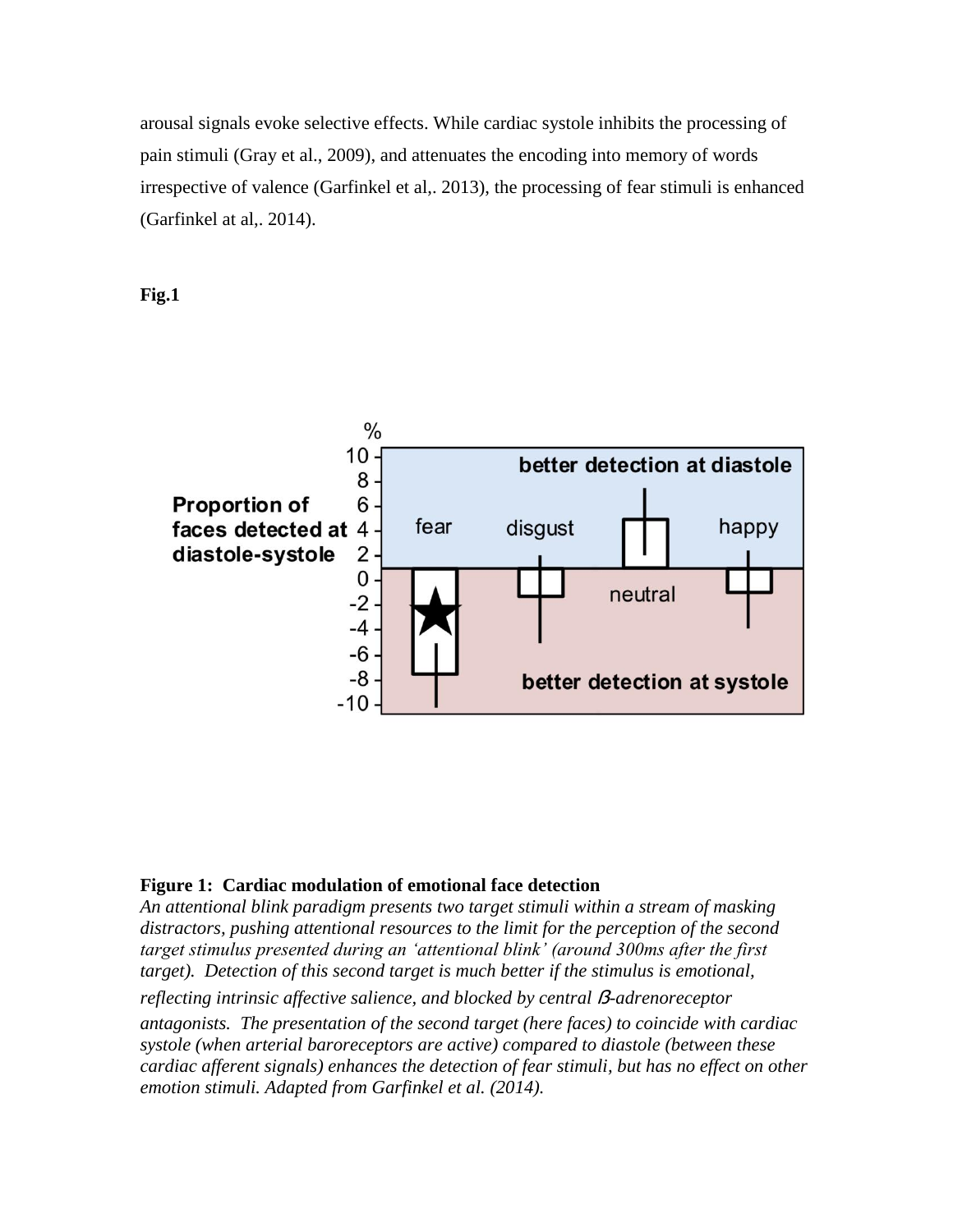The emotional attentional blink paradigm illustrates the prioritised processing of emotional stimuli. At the limit of perceptual awareness, emotional stimuli can overcome a perceptual block, the attentional blink effect, breaking through to awareness by capturing attention. This index of emotional salience is adrenergically mediated, being enhanced by administration of the noradrenergic reuptake inhibitor reboxetine and abolished by ẞ-adrenoreceptor blockade with propanolol (De Martino et al., 2007). This prioritized processing of emotional stimuli also depends on the functional integrity of the amygdala (Anderson and Phelps, 2001). The additional impact of afferent signals concerning cardiovascular arousal on early affective processing can be measured by timing the presentation of target stimuli to distinct phases (systole and diastole) of the cardiac cycle. Here the outstanding observation is a selective cardiac enhancement of fear processing, manifest in the emotional attentional blink task as better detection of fearful faces presented at systole, compared to diastole. This cardiac cycle effect is not seen for disgusted, happy or neutral faces (although there is a trend for neutral faces to be better detected at diastole) (Fig 1; Garfinkel et al., 2014). Moreover at systole, increased amygdala activity to fear compared to neutral stimuli, predicts increased subjective rating of fear intensity and underscores the selective contribution of cardiac afferent signals to amygdala-mediated processing of salient stimuli (Garfinkel et al., 2014).

Thus interoceptive signals concerning cardiovascular arousal can both increase (e.g. fear) and decrease (e.g. words, pain) stimulus processing. This is differentiated by the type of task or the emotion class of the stimulus. While the GANE model explains much of the differential impact of cardiac afferent signals on sensory processing, it only partially accounts for emotion specificity and (task-related) behavioural demand that can further differentiate and guide the directionality of arousal effects. Encompassing physiological state within the concept of arousal reveals levels of interaction and a selective impact of the arousal signal itself. The glutamate component of the GANE model takes into account prioritisation of certain stimulus types, yet it underplays the degree to which this specificity must also depend on the differential anatomical organisation of critical brain structures supporting emotion-related response repertoires.